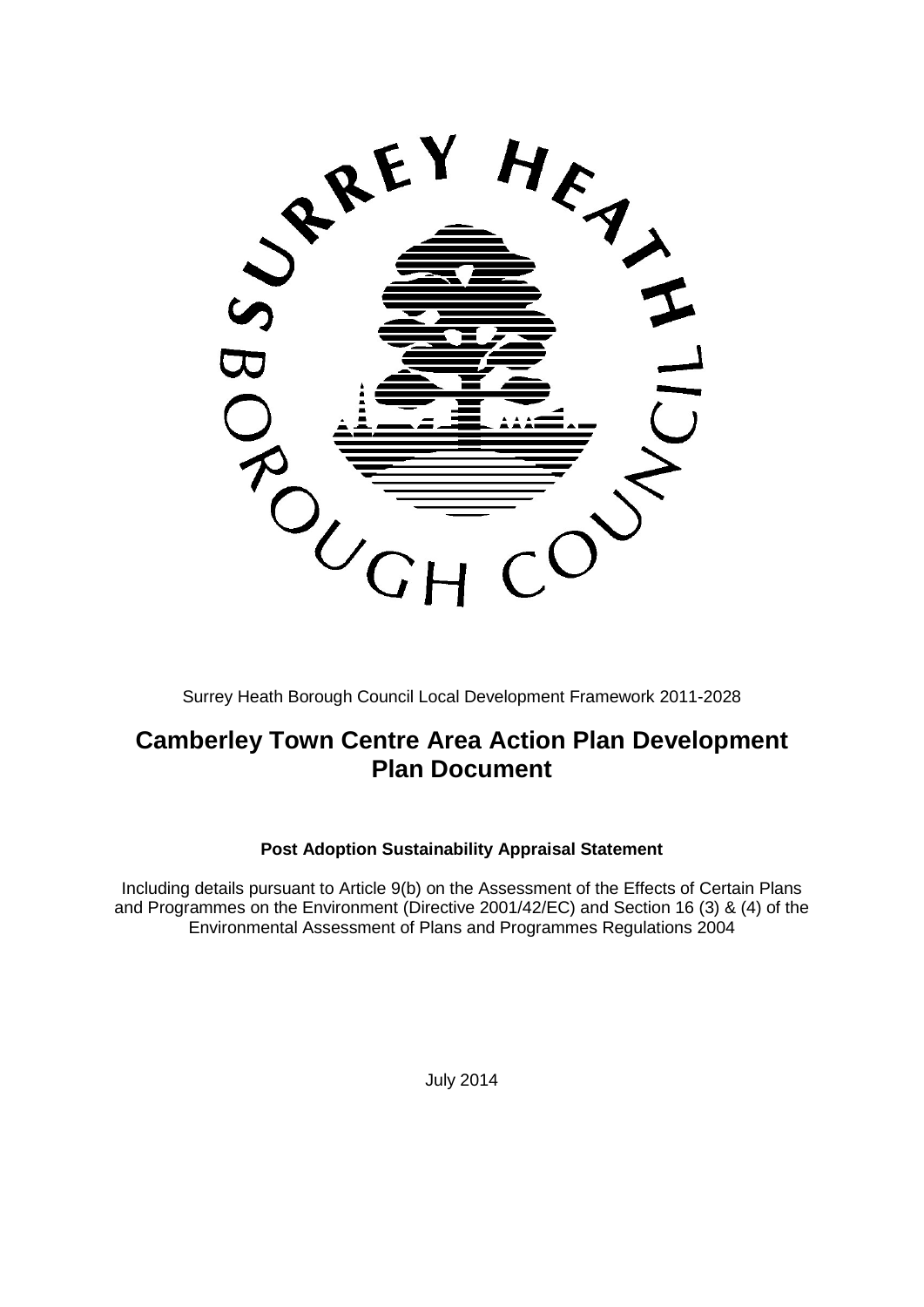## **1. Introduction**

- 1.1 The Camberley Town Centre Area Action Plan Development Plan Document ( CTCAAP) was adopted by Surrey Heath Borough Council on xxxxxxx2014 following its finding of soundness by an Independent Inspector. The Inspector's Report can be found on the Borough Council's web-site at: xxxxxxxxx
- 1.2 The CTCAAP was subject to Sustainability Appraisal incorporating a Strategic Environmental Assessment (SA/SEA) as required by the Planning & Compulsory Purchase Act 2004. The SA/SEA considered the social, economic and environmental effects of the Core Strategy and incorporated the requirements for Strategic Environmental Assessment (SEA) under the EU SEA Directive<sup>[1](#page-0-0)</sup>  $(2001/42/EC)$  $(2001/42/EC)$  $(2001/42/EC)$  and the UK SEA Regulations 2004<sup>2</sup>.
- 1.3 Both Directive 2001/42/EC and the SEA Regulations require production of a post adoption statement which includes: -
	- (a) How environmental considerations have been integrated into the plan or programme;
	- (b) How the environmental report has been taken into account;
	- (c) How opinions expressed and results of public consultation have been taken into account;
	- (d) The reasons for choosing the plan as adopted, in light of the other reasonable alternatives dealt with;
	- (e) The measures that are to be taken to monitor the significant environmental effects of the implementation of the plan.

### **2. The Camberley Town Centre Area Action Plan DPD (CTCAAP) and SA/SEA**

2.1 The TCAAP has been subject to several stages of consultation with both statutory and non-statutory consultees as well as members of the public. Consultation also took place on the Sustainability Appraisal Reports which accompanied each stage of plan making.

### *Sustainability Appraisal Scoping Stage*

2.2 In 2004/2005 the Borough Council undertook a scoping assessment as part of the commencement of work on its Local Development Framework. The scoping assessment is the first stage of SA/SEA and set out the current social, economic and environmental baseline and trends in the Borough as well as relevant plans, policies and programmes at an international, national, regional and local level and key

Directive 2001/42/EC on the assessment of the effects of certain plans and programmes on the  $environment$ 

<span id="page-1-0"></span><sup>2</sup> The Environmental Assessment of Plans and Programmes Regulations 2004 (SI 1633)

Camberley Town Centre Area Action Plan DPD - Post Adoption Sustainability Appraisal Statement Pursuant to Article 9(b) of EU Directive 2001/42/EC and Section 16(3) & (4) of the SEA Regulations 2004 July 2014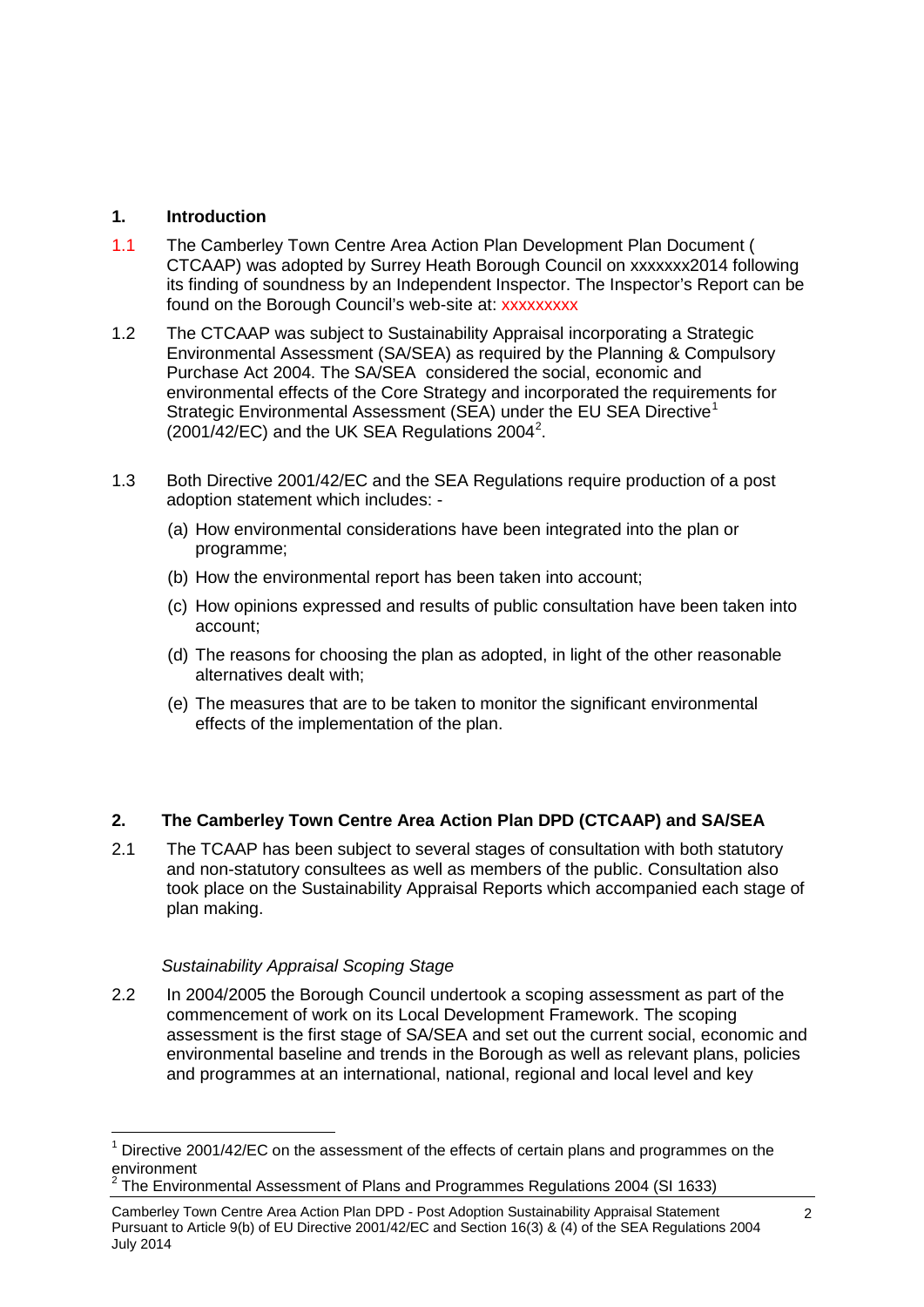sustainability issues facing the Borough (including key environmental problems).

2.3 The scoping report also identified the sustainability framework which would be used to assess the sustainability performance of future plans and programmes. The scoping report was open to consultation between  $11<sup>th</sup>$  October 2004 to  $10<sup>th</sup>$ November 2004 and a final version published in March 2005 (Core Document CD/SHBC/2/05). The final scoping report of March 2005 contains a section (pages 1- 7 to 1-13) which summarises all responses to the earlier consultation exercise and how any comments were dealt with. The report has been updated following all rounds of consultation to update scoping information including plans, policies and programmes, baseline data, trends and issues and problems.

*Camberley Town Centre Area Action Plan Issues and Options Document February 2012*

- 2.4 The Borough Council produced a revised Issues and Options document on the CTCAAP in February 2012, following adoption of the Council's Core Strategy and Development Management Policies DPD (CSDMDPD) The revised Issues and Options document builds on previous work and the outcomes of public participation. In preparing the document the responses received in past public participation, the outcomes of the Core Strategy process, changes to government and regional planning guidance and new evidence have been incorporated as appropriate. All documents referred to are available either on the Councils website at. [http://www.surreyheath.gov.uk/planning/planningpolicyandconservation/previouscons](http://www.surreyheath.gov.uk/planning/planningpolicyandconservation/previousconsultation.htm) [ultation.htm](http://www.surreyheath.gov.uk/planning/planningpolicyandconservation/previousconsultation.htm) .The Issues and Options document sets out the Councils options and approaches for the key issues that will affect the town centre in the period up to 2028. Where appropriate a preferred approach has been identified. The choice of preferred approach has been influenced by the Sustainability Appraisal that accompanies this document. The SA/SEA Report for the Camberley Town Centre AAP Options 2012 updates and refines the SA/SEA reports undertaken for the Options AAP of 2006 and Preferred Options AAP 2008. The Report assessed the effects of the AAP against the SA/SEA framework and appraised and refined alternative approaches. The Report:
	- updated the scoping information including plans, policies and programmes, baseline data, trends and issues and problems;
	- Tested the CTCAAP objectives against the SA/SEA objectives;
	- Appraised the options and develop alternatives set out in the CTC AAP against their social, economic and environmental effects;
	- Predicted and evaluated the effects of the CTCAAP including alternatives;
	- Considered ways of maximising positive effects and mitigating adverse effects;
	- Proposed measures to monitor the effects of the CTC AAP.

.

 The Issues and Options SA/SEA report can be viewed at : [http://www.surreyheath.gov.uk/planning/planningpolicyandconservation/previouscon](http://www.surreyheath.gov.uk/planning/planningpolicyandconservation/previousconsultation.htm) [sultation.htm](http://www.surreyheath.gov.uk/planning/planningpolicyandconservation/previousconsultation.htm)

*Proposed Submission Camberley Town Centre Area Action Plan April 2013 and February 2014* 

2.5 The final SA/SEA Report for the CTCAAP informed the Proposed Submission document and updates and refines the previous SA/SEA reports undertaken. The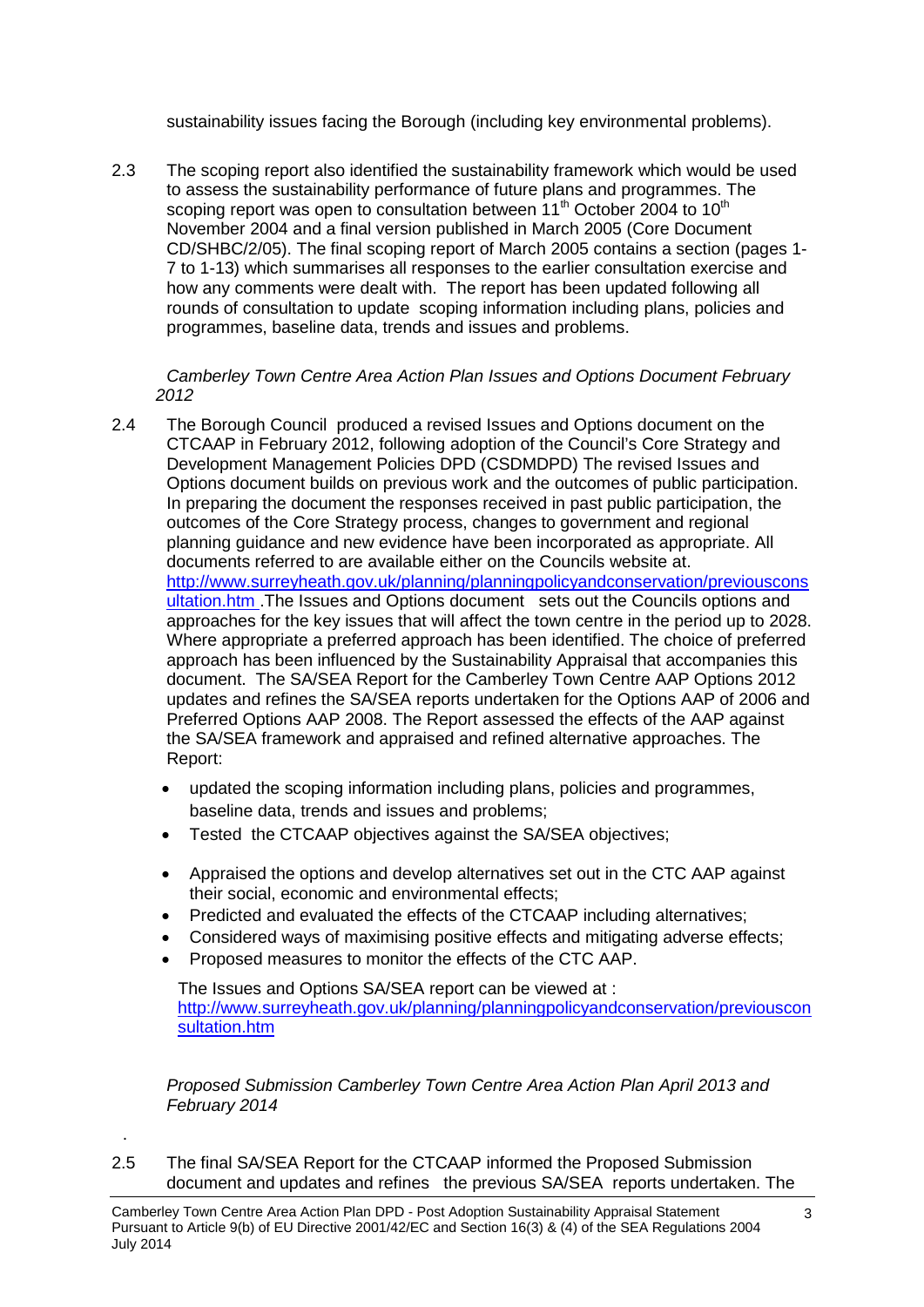Report assesses the effect of the Proposed Submission CTCAAP and where appropriate seeks to reduce negative and enhance positive effects by refining individual policies. In essence this Report:

- Updated the scoping information including plans, policies and programmes, baseline data, trends and issues and problems where appropriate;
- Set out a clear audit trail of how the Borough Council has arrived at the Proposed Submission AAP;
- Appraised each objective and policy and where appropriate suggest revisions where this would reduce negative or enhance positive effects;
- Proposed measures to monitor the effects of the AAP.

The findings of the options appraisal were taken into account when the Borough Council considered which options to take forward and develop into policy and which to reject. The justifications for preferring or rejecting options are set out in Table N-3. Table N-3 of the SA/SEA Report April 2013. It also contains additional options considered after consultation of the Options AAP closed.

The SA/SEA Report on the Proposed Submission CTCAAP can be viewed at: [http://www.surreyheath.gov.uk/documents/retrieve.htm?pk\\_document=15149](http://www.surreyheath.gov.uk/documents/retrieve.htm?pk_document=15149)

The Inspector undertaking the Examination in Public proposed six main modifications to the submission CTCAAP. These modifications were subject to SA/SEA and Habitats Regulation Assessment. The SA/SEA of the proposed main modifications can be viewed in Appendix D of Final SA/SEA Report February 2014 at: [http://www.surreyheath.gov.uk/documents/retrieve.htm?pk\\_document=15149](http://www.surreyheath.gov.uk/documents/retrieve.htm?pk_document=15149)

#### **3. Monitoring Sustainability & Environmental Effects**

3.1 The CTCAAP monitoring framework also sets out a number of sustainability or environmental effects indicators which are monitored through other mechanisms such as the Borough Council's Authorities Monitoring Report. These indicators are set out in Appendix 1 to this Post Adoption Sustainability Appraisal Statement.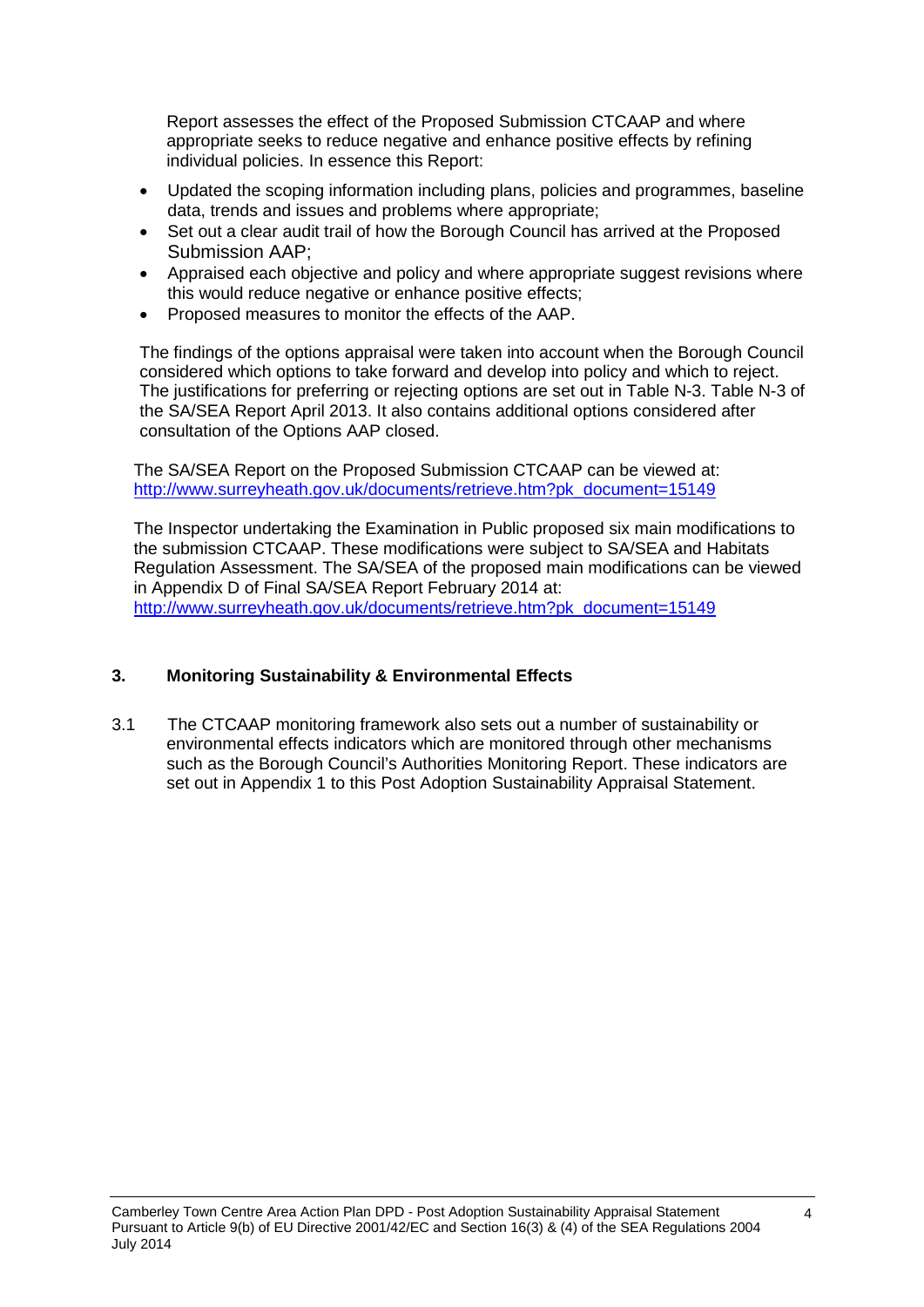| <b>AAP Objective</b>                                                                                                                                                                                                                                                    | Delivery Policies Indicator                                                                                        |                                                                                                                                                                                                 | Target                                                                                                                                        | Reporting  | <b>Lead Agency</b>        | <b>Delivery</b><br>Mechanism                                                                                                             |
|-------------------------------------------------------------------------------------------------------------------------------------------------------------------------------------------------------------------------------------------------------------------------|--------------------------------------------------------------------------------------------------------------------|-------------------------------------------------------------------------------------------------------------------------------------------------------------------------------------------------|-----------------------------------------------------------------------------------------------------------------------------------------------|------------|---------------------------|------------------------------------------------------------------------------------------------------------------------------------------|
| Objective 1<br>To ensure Camberley<br>town centre continues<br>to be a vital and viable<br>shopping facility which<br>meets the needs of its<br>catchment population<br>and to enable the<br>improvements and any<br>increases in floorspace<br>needed to achieve this. | <b>CSDM Policies:</b><br>CP8, CP9, CP10,<br><b>CP12</b><br><b>AAP Policies:</b><br>TC1, TC2, TC3,<br>ТС4, ТС5, ТС6 | List of infrastructure projects<br>completed within Camberley<br>town centre over AAP period.                                                                                                   | To achieve delivery<br>in line with IDP.                                                                                                      | <b>AMR</b> | <b>SHBC</b><br>Landowners | Infrastructure<br>Delivery Plan<br>Core Strategy<br><b>CTC Area Action</b><br>Plan<br>Development<br>Management<br>Process<br>Landowners |
|                                                                                                                                                                                                                                                                         |                                                                                                                    | Total amount of (gross & net)<br>comparison and convenience<br>retail floorspace completed<br>or lost in Camberley town<br>centre (uses A1-A5):<br>(i)<br>In AMR year<br>(i)<br>Over AAP period | Aim to achieve<br>39,500sqm (gross)<br>comparison<br>floorspace and<br>$1,500$ sqm $(gross)$<br>convenience<br>floorspace over AAP<br>period. | <b>AMR</b> | <b>SHBC</b>               | Core Strategy<br>CTC Area Action<br>Plan<br>Development<br>Management<br>Process                                                         |
|                                                                                                                                                                                                                                                                         |                                                                                                                    | Total amount of (net) retail<br>floorspace completed in<br>edge of centre locations and<br>outside centre locations.                                                                            | Monitored through<br>the Core Strategy.                                                                                                       | <b>AMR</b> | <b>SHBC</b>               | Core Strategy<br>Development<br>Management<br>Process                                                                                    |
|                                                                                                                                                                                                                                                                         |                                                                                                                    | Amount of vacant retail<br>floorspace in Camberley town<br>centre in AMR year.                                                                                                                  | No target -contextual. AMR                                                                                                                    |            | <b>SHBC</b>               | Core Strategy<br>CTC Area Action<br>Plan                                                                                                 |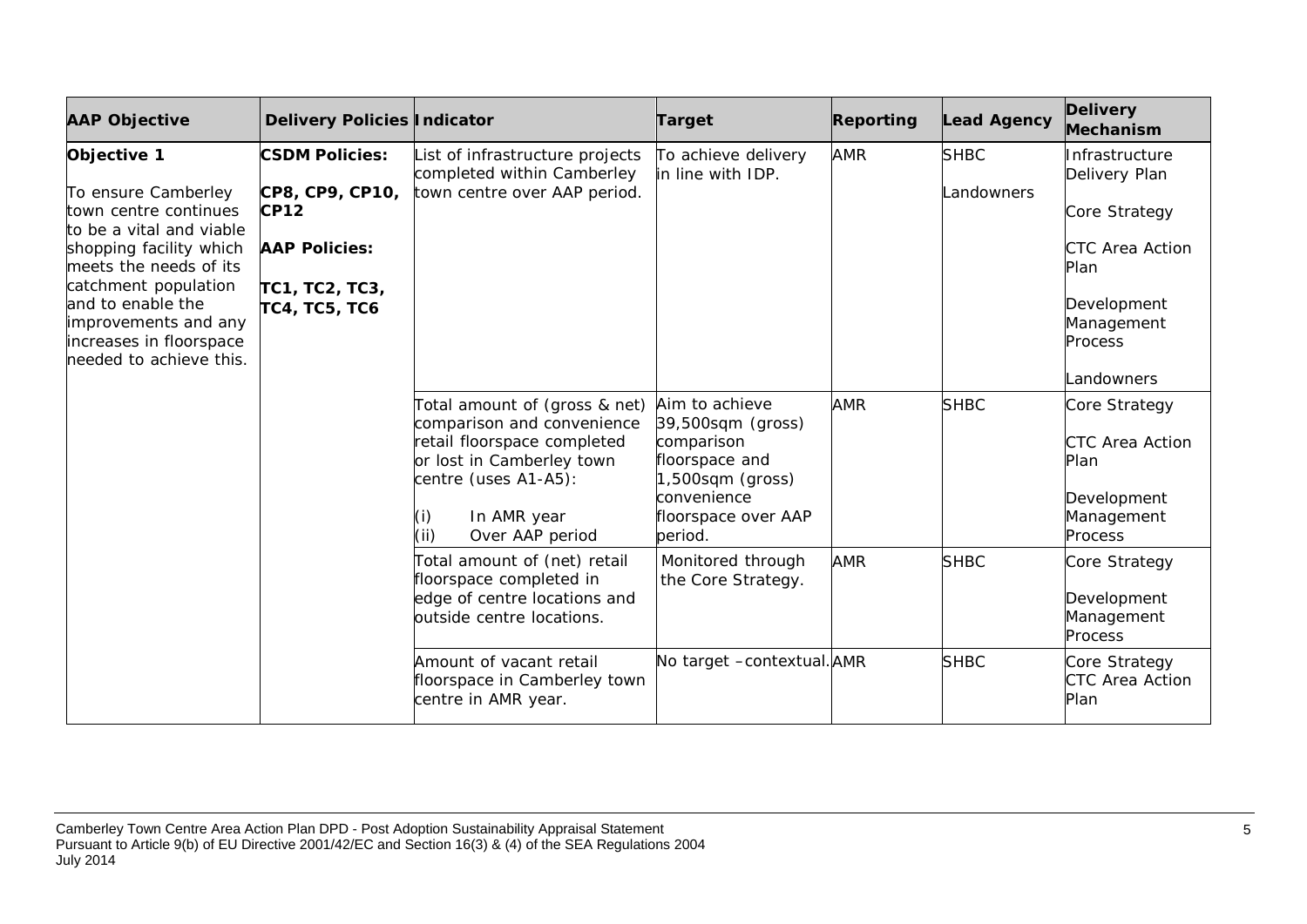| Objective 2                           | <b>CSDM Policies:</b> | Total amount of (gross & net)<br>community, cultural and | Aim to achieve<br>no net loss of | AMR | <b>SHBC</b> | Core Strategy   |
|---------------------------------------|-----------------------|----------------------------------------------------------|----------------------------------|-----|-------------|-----------------|
| Provide an excellent                  | CP10, CP12,           | leisure floorspace completed                             | community, cultural              |     |             | CTC Area Action |
| range of leisure, cultural DM14, DM16 |                       | or lost within Camberley                                 | or leisure floorspace            |     |             | Plan            |
| and community facilities              |                       | town centre:                                             | over AAP period.                 |     |             |                 |
| to meet the needs of                  | <b>AAP Policies:</b>  |                                                          |                                  |     |             | Development     |
| the local population.                 |                       | In AMR year                                              |                                  |     |             | Management      |
|                                       | TC1, TC2, TC3,        | (ii)<br>Over AAP period                                  |                                  |     |             | <b>Process</b>  |
|                                       | TC6                   |                                                          |                                  |     |             |                 |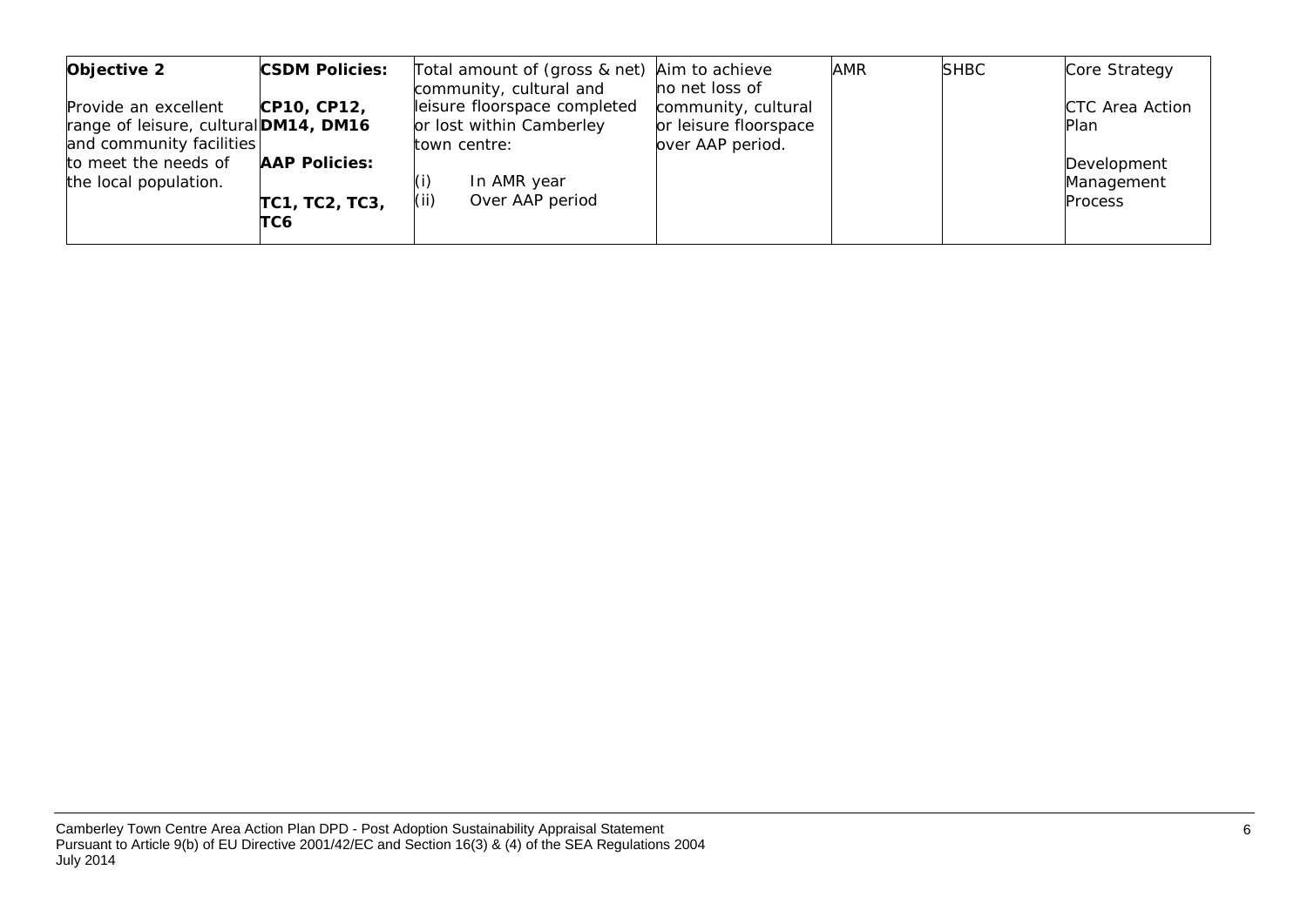| <b>AAP Objective</b>                                                                                                           | <b>Delivery Policies Indicator</b>                                                 |                                                                                                                                                                         | <b>Target</b>                                                                                 | Reporting  | <b>Lead Agency</b> | <b>Delivery</b><br>Mechanism                                                            |
|--------------------------------------------------------------------------------------------------------------------------------|------------------------------------------------------------------------------------|-------------------------------------------------------------------------------------------------------------------------------------------------------------------------|-----------------------------------------------------------------------------------------------|------------|--------------------|-----------------------------------------------------------------------------------------|
| Objective 3<br>To maintain Camberley<br>town centre's role as<br>an employment centre.                                         | <b>CSDM Policies:</b><br>CP1, CP8, CP10<br><b>AAP Policies:</b><br>TC <sub>5</sub> | Total amount of (gross &<br>net) employment (B use)<br>floorspace completed or<br>lost within Camberley town<br>centre:<br>In AMR year<br>(i)<br>(i)<br>Over AAP period | No target -contextual. AMR                                                                    |            | <b>SHBC</b>        | Core Strategy<br>CTC Area Action<br>Plan<br>Development<br>Management<br>Process        |
|                                                                                                                                |                                                                                    | Vacant employment (B use)<br>floorspace in Camberley town<br>centre in AMR year.                                                                                        | No target -contextual. AMR                                                                    |            | <b>SHBC</b>        | Core Strategy<br><b>CTC Area Action</b><br>Plan                                         |
| Objective 4<br>To enhance Camberley<br>town centre's role<br>as a residential area<br>including the provision<br>of new homes. | <b>CSDM Policies:</b><br>CP1, CP3, CP5,<br>CP6, CP10,<br>CP14B                     | Net number of market<br>and affordable dwellings<br>completed in Camberley town<br>centre over AAP period.                                                              | Aim to deliver at<br>least 200 new<br>dwellings over AAP<br>period with 35% as<br>affordable. | <b>AMR</b> | <b>SHBC</b>        | CTC Area Action<br>Plan<br>Development<br>Management<br>Process                         |
|                                                                                                                                | <b>AAP Policies:</b><br>TC4                                                        | Number of dwellings<br>completed by size and type<br>in Camberley town centre<br>over AAP period.                                                                       | Aim to deliver size<br>and type of units in<br>line with current<br>SHMA.                     | <b>AMR</b> | <b>SHBC</b>        | Core Strategy<br><b>CTC Area Action</b><br>Plan<br>Development<br>Management<br>Process |
|                                                                                                                                |                                                                                    | Amount of land implemented<br>as SANG for residential<br>development in Camberley<br>town centre (ha) over AAP<br>period.                                               | Monitored through<br>the Core Strategy.                                                       | <b>AMR</b> | <b>SHBC</b>        | Core Strategy<br>Thames Basin<br>Heaths SPA SPD                                         |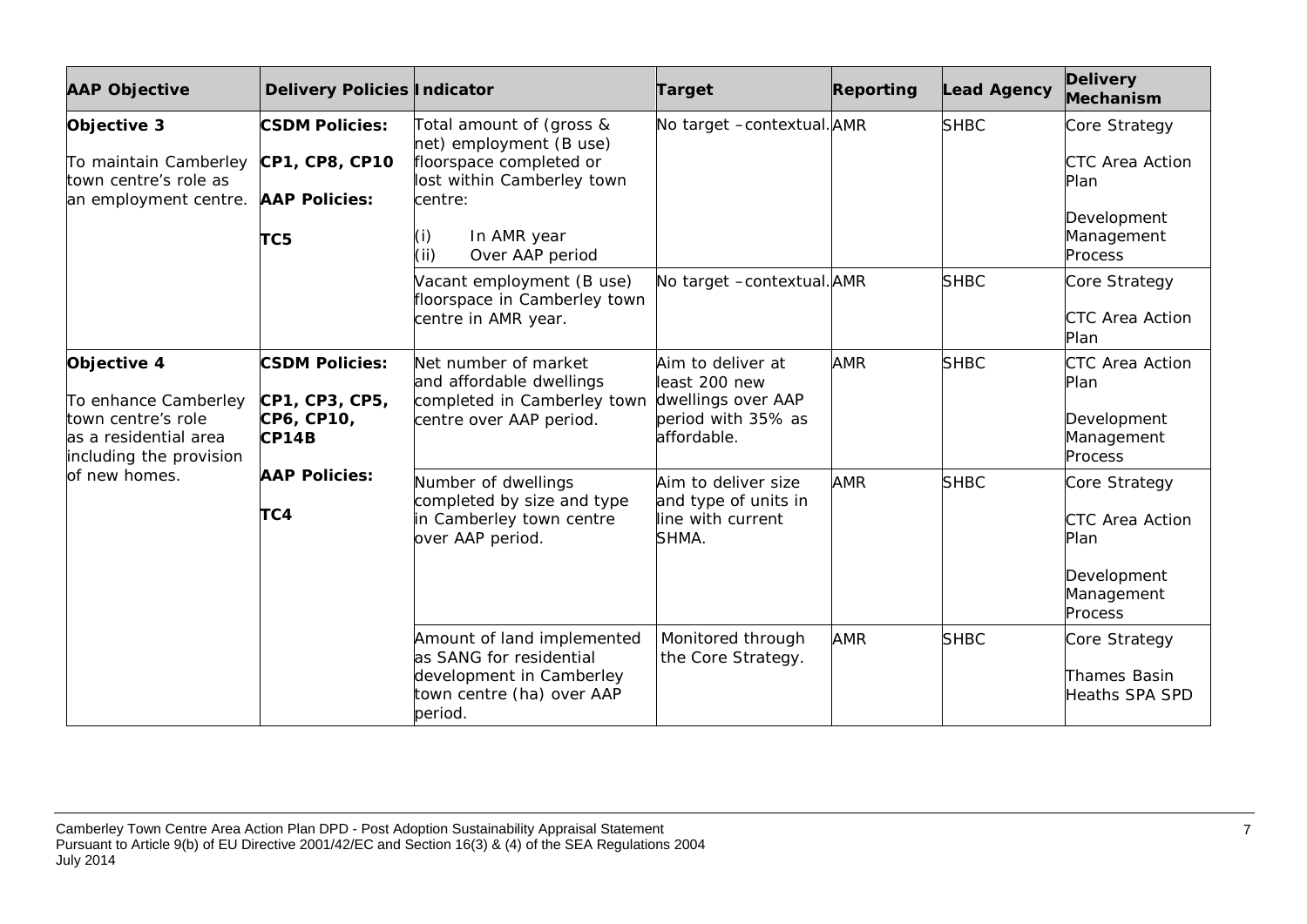| <b>AAP Objective</b>                                                                                                                                                                          | Delivery Policies   Indicator                                                                                       |                                                                                                                                                                                                                | Target                                                                                                                           | Reporting               | <b>Lead Agency</b>        | <b>Delivery</b><br>Mechanism                          |
|-----------------------------------------------------------------------------------------------------------------------------------------------------------------------------------------------|---------------------------------------------------------------------------------------------------------------------|----------------------------------------------------------------------------------------------------------------------------------------------------------------------------------------------------------------|----------------------------------------------------------------------------------------------------------------------------------|-------------------------|---------------------------|-------------------------------------------------------|
| Objective 5<br>To improve<br>accessibility within and<br>to the town centre by<br>all means of transport.                                                                                     | <b>CSDM Policies:</b><br>CP10, CP11,<br>CP12, DM11                                                                  | Number of travel plans<br>implemented in association<br>with major developments in<br>Camberley town centre over<br>AAP period.                                                                                | Aim to achieve travel AMR<br>plans in all major<br>developments in<br>Camberley town<br>centre.                                  |                         | <b>SHBC</b><br><b>SCC</b> | Core Strategy<br><b>CTC Area Action</b><br>Plan       |
|                                                                                                                                                                                               | <b>AAP Policies:</b><br>TC7, TC8, TC9,<br><b>TC10</b>                                                               | Number of trips made to<br>Camberley town centre using<br>public transport including<br>walking/cycling.                                                                                                       | Aim to increase<br>patronage of public<br>transport into and<br>out of Camberley<br>town centre.<br>No target $-$<br>contextual. | <b>AMR</b>              | <b>SHBC</b><br><b>SCC</b> | Core Strategy<br><b>CTC Area Action</b><br>Plan       |
| Objective 6<br>To improve<br>environmental quality<br>and enhance the<br>character of the town<br>centre and protect the<br>amenity and character<br>of the surrounding<br>residential areas. | <b>CSDM Policies:</b><br>CP13, CP14A,<br>DM7, DM9,<br><b>DM10, DM17</b><br><b>AAP Policies:</b><br>TC11, TC12, TC13 | Percentage of waste sent<br>for reuse, recycling or<br>CP2, CP10, CP12, composting over AAP period.                                                                                                            | Monitored through<br>the Core Strategy.                                                                                          | Corporate<br>monitoring | <b>SHBC</b>               | Development<br>Management<br>Process                  |
|                                                                                                                                                                                               |                                                                                                                     | Number of developments<br>completed to prescribed<br>building standards for<br>energy and water efficiency<br>and numbers which exceed<br>prescribed standards in<br>Camberley town centre over<br>AAP period. | Monitored through<br>the Core Strategy.                                                                                          | <b>AMR</b>              | <b>SHBC</b>               | Core Strategy<br>Development<br>Management<br>Process |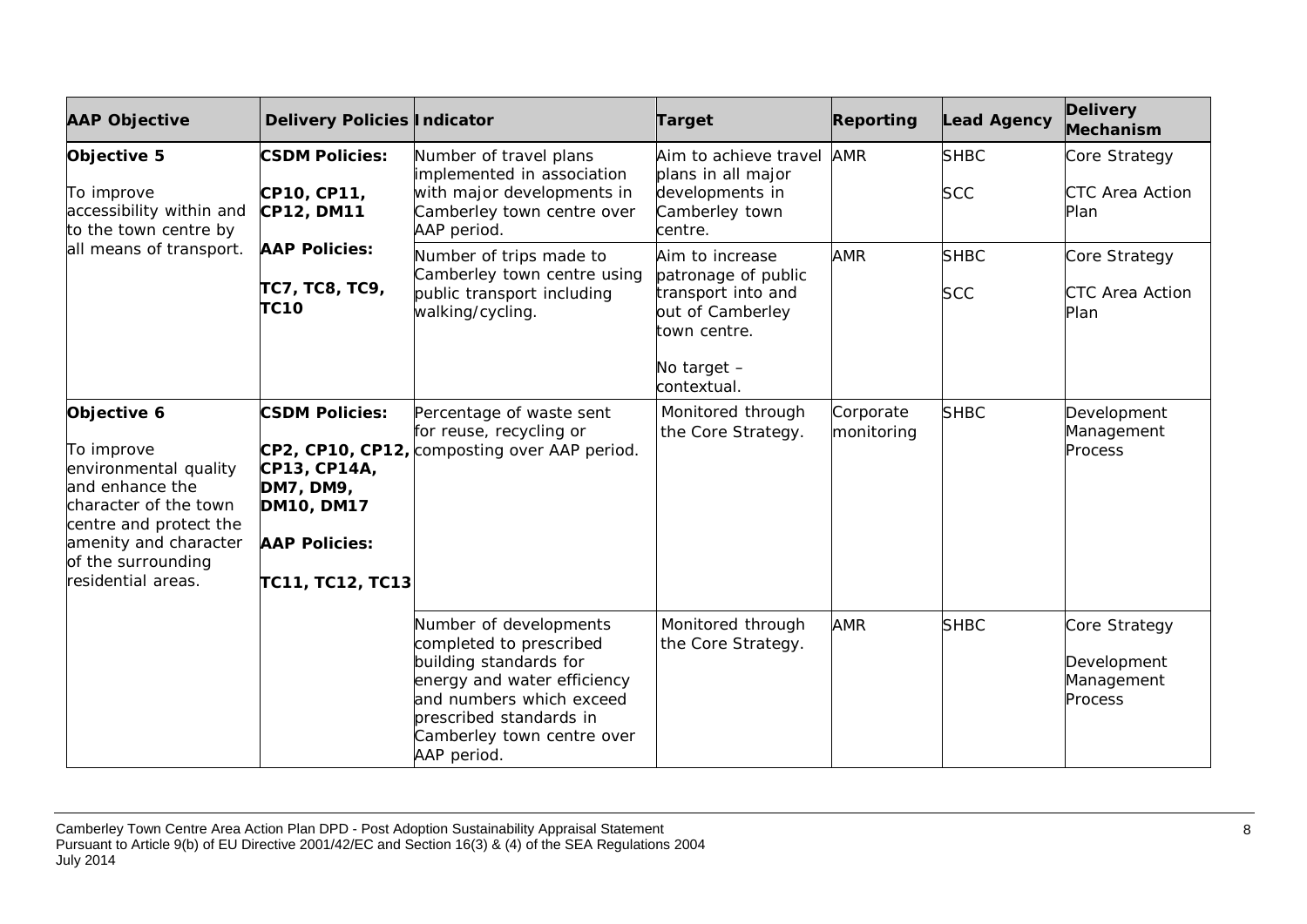| <b>AAP Objective</b> | Delivery Policies   Indicator                                                                       |                                                                                                     | <b>Target</b>                                                                                                                               | Reporting               | <b>Lead Agency</b>                                                            | <b>Delivery</b><br>Mechanism                                                 |
|----------------------|-----------------------------------------------------------------------------------------------------|-----------------------------------------------------------------------------------------------------|---------------------------------------------------------------------------------------------------------------------------------------------|-------------------------|-------------------------------------------------------------------------------|------------------------------------------------------------------------------|
|                      |                                                                                                     | Number of developments in<br>Camberley town centre<br>completed with SuDS over<br>AAP period.       | Monitored through<br>the Core Strategy.                                                                                                     | <b>AMR</b>              | <b>SHBC</b>                                                                   | Core Strategy<br>Development<br>Management<br><b>Process</b>                 |
|                      |                                                                                                     | Air Quality within Camberley<br>town centre (Annual Mean<br>NO <sub>x</sub> $\mu$ gm <sup>-3)</sup> | No exceedence of UK<br>Air Quality Strategy<br>targets of 30µgm <sup>-3</sup><br>(annual mean) at<br>CTC Air Quality<br>Monitoring Station. | Corporate<br>monitoring | <b>SHBC</b>                                                                   | Core Strategy<br><b>CTC Area Action</b><br>Plan<br>Development<br>Management |
|                      | Amount of contaminated<br>land (ha) remediated within<br>Camberley town centre over<br>AAP period.  | No target                                                                                           | <b>AMR</b>                                                                                                                                  | <b>SHBC</b>             | <b>CTC</b> Area<br><b>Action Plan</b><br>Development<br>Management<br>Process |                                                                              |
|                      | Number of biodiversity<br>improvements completed<br>within Camberley town<br>centre over AAP period | No target                                                                                           | <b>AMR</b>                                                                                                                                  | <b>SHBC</b>             | CTC Area Action<br>Plan<br>Development<br>Management<br><b>Process</b>        |                                                                              |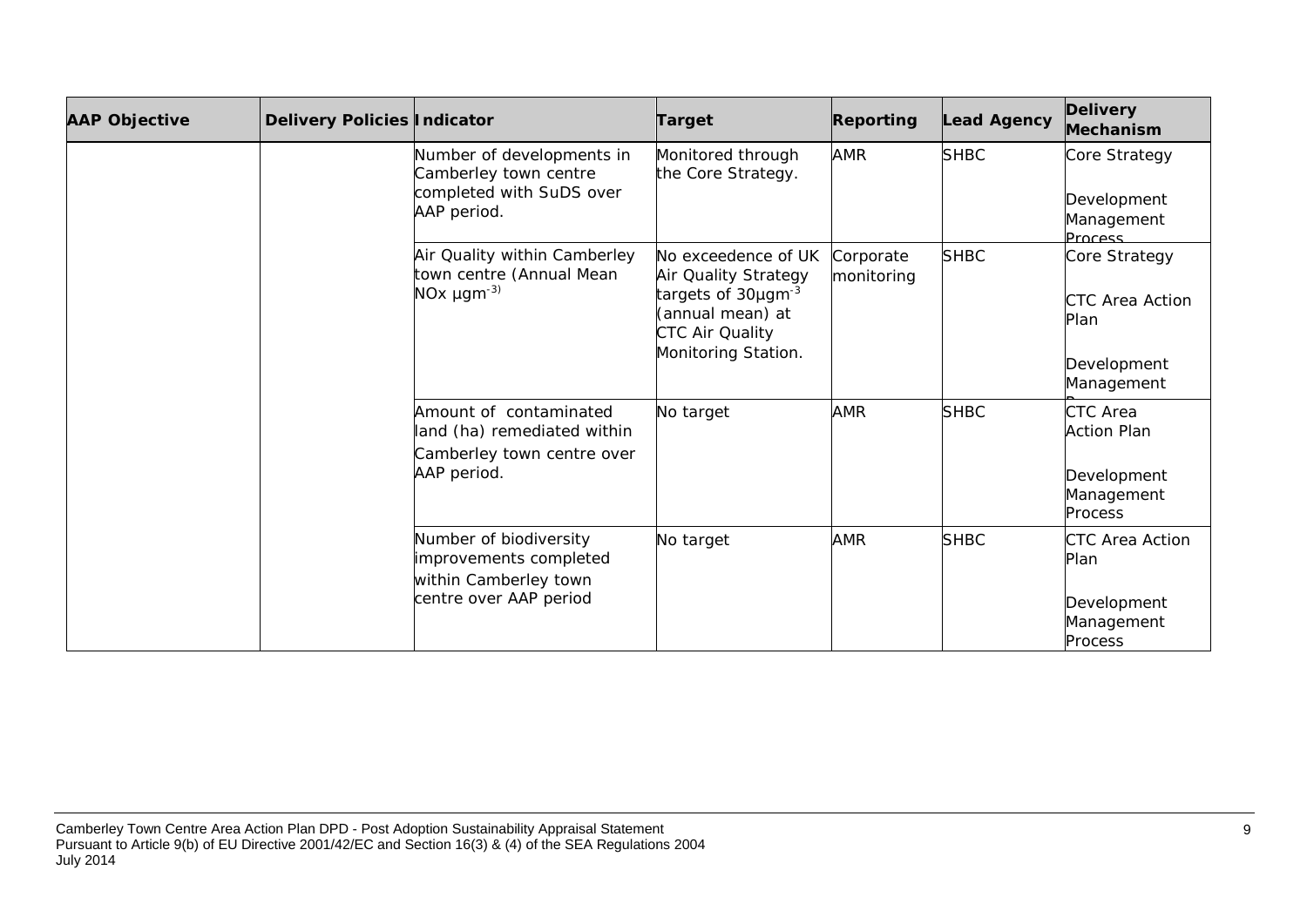| <b>AAP Objective</b>                                                              | Delivery Policies Indicator                                                                                   |                                                                                                                                                | <b>Target</b>                                                                                                | Reporting               | <b>Lead Agency</b>                  | <b>Delivery</b><br>Mechanism                                                     |
|-----------------------------------------------------------------------------------|---------------------------------------------------------------------------------------------------------------|------------------------------------------------------------------------------------------------------------------------------------------------|--------------------------------------------------------------------------------------------------------------|-------------------------|-------------------------------------|----------------------------------------------------------------------------------|
| Objective 7<br>To provide a well-<br>managed, safe and<br>attractive town centre. | <b>CSDM Policies:</b><br>CP13, DM9,<br>DM10, DM11,<br><b>DM17</b><br><b>AAP Policies:</b><br>TC11, TC12, TC13 | Number of buildings and<br>structures maintained, added<br>CP2, CP10, CP12, or deleted from the local<br>list within Camberley town<br>centre. | No target.                                                                                                   | <b>AMR</b>              | <b>SHBC</b>                         | CTC Area Action<br>Plan<br>Development<br>Management<br>Process                  |
|                                                                                   |                                                                                                               | Number of public realm<br>improvements completed<br>over AAP period.                                                                           | Complete all public<br>realm improvements<br>identified in Public<br>Realm Strategy by<br>end of AAP period. | AMR                     | <b>SHBC</b>                         | <b>CTC Area Action</b><br>Plan<br>Public Realm<br>Strategy                       |
|                                                                                   |                                                                                                               | Violent crime per 1,000<br>population                                                                                                          | Monitored through<br>the Core Strategy.                                                                      | Corporate<br>monitoring | <b>SHBC</b><br><b>Surrey Police</b> | Core Strategy<br>CTC Area Action<br>Plan<br>Development<br>Management<br>Process |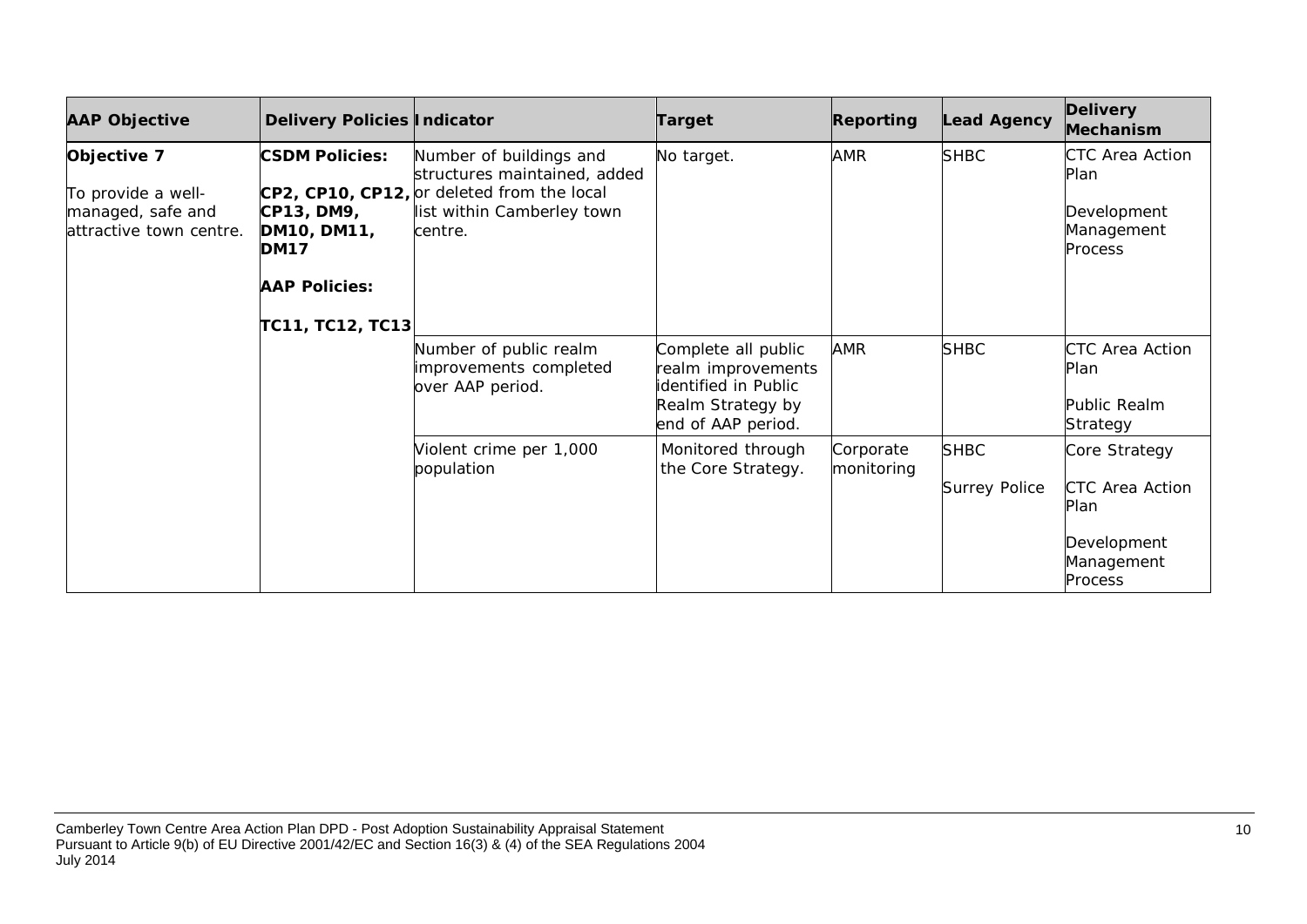| <b>AAP Site</b>                                                                                                                                                | Delivery Policies Indicator                                                                                                                                                        |                                                                                                                                                                           | Target                                                                 | Reporting                | <b>Lead Agency</b>                                                               | <b>Delivery</b><br>Mechanism                                                                                               |
|----------------------------------------------------------------------------------------------------------------------------------------------------------------|------------------------------------------------------------------------------------------------------------------------------------------------------------------------------------|---------------------------------------------------------------------------------------------------------------------------------------------------------------------------|------------------------------------------------------------------------|--------------------------|----------------------------------------------------------------------------------|----------------------------------------------------------------------------------------------------------------------------|
| <b>London Road Block</b><br>CP2, CP5, CP6,<br>CP8 CP10, CP11,<br>CP12, CP14B,<br>DM7, DM9,<br>DM10, DM11,<br>DM16, DM17<br><b>AAP Policies:</b><br><b>TC14</b> | <b>CSDM Policies:</b>                                                                                                                                                              | Commencement of major<br>redevelopment scheme at<br>London Road Block.                                                                                                    | Comprehensive<br>redevelopment<br>scheme to<br>commence in<br>2016/17. | <b>AMR</b>               | <b>SHBC</b><br>Landowner                                                         | Core Strategy<br><b>CTC Area Action</b><br>Plan<br>Development<br>Management<br><b>Process</b><br>Town centre<br>Investors |
|                                                                                                                                                                | Total amount of (gross & net)<br>comparison and convenience<br>retail floorspace completed<br>in London Road Block (uses<br>$A1 - A5$ :<br>In AMR year<br>(iii)<br>Over AAP period | $21,000$ sqm (gross)                                                                                                                                                      | <b>AMR</b>                                                             | <b>SHBC</b><br>Landowner | Core Strategy<br>CTC Area Action<br>Plan<br>Development<br>management<br>process |                                                                                                                            |
|                                                                                                                                                                |                                                                                                                                                                                    | Total amount of (gross &<br>net) floorspace completed<br>for other uses in London<br>Road Block and/or number<br>of market and affordable<br>residential units completed. | No target                                                              | <b>AMR</b>               | <b>SHBC</b>                                                                      | Core Strategy<br>CTC Area Action<br>Plan<br>Development<br>Management<br><b>Process</b>                                    |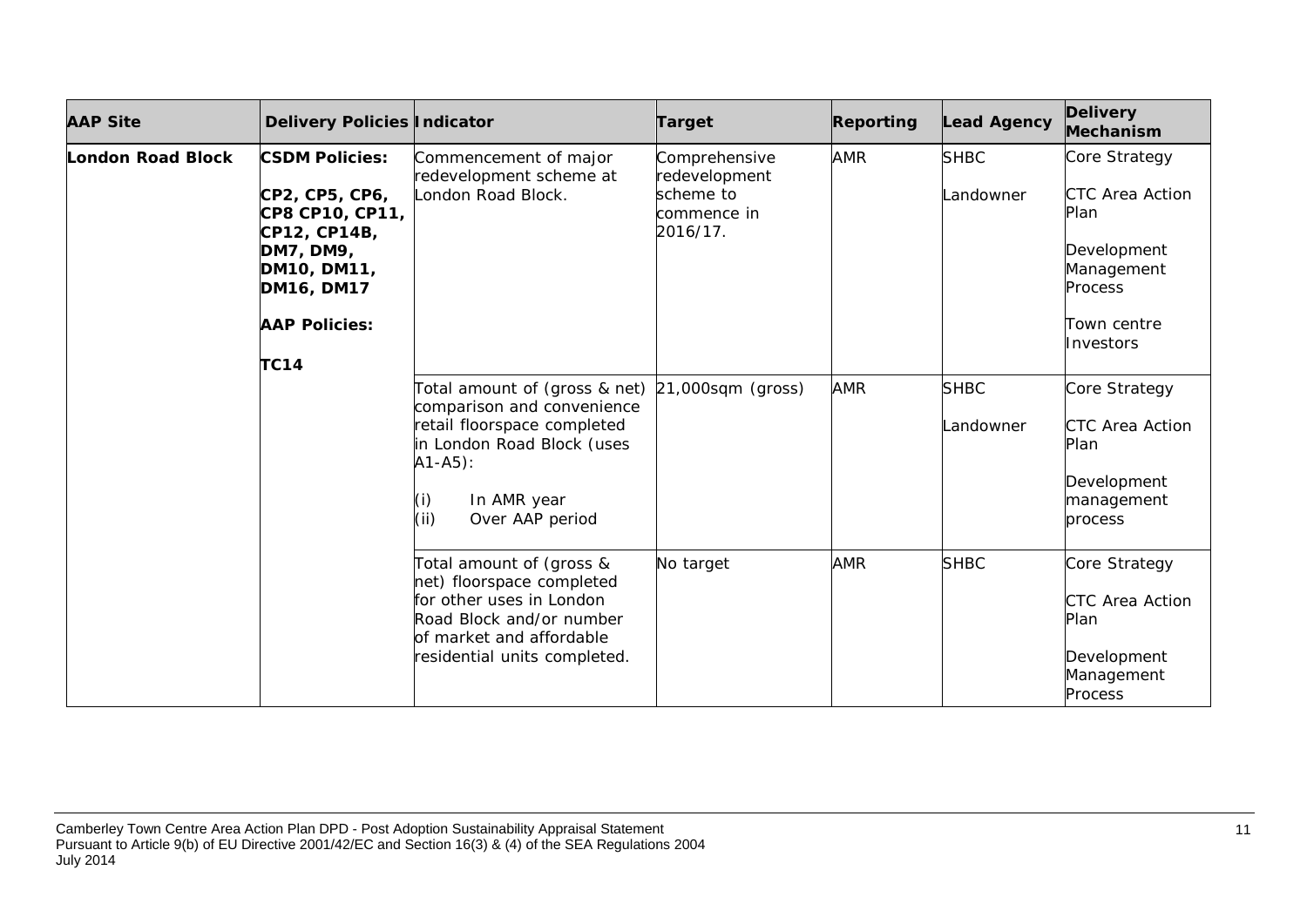| <b>AAP Site</b>          | Delivery Policies Indicator                                                                                                        |                                                                                                                                                                             | <b>Target</b>                           | Reporting  | <b>Lead Agency</b>          | <b>Delivery</b><br>Mechanism                                                     |
|--------------------------|------------------------------------------------------------------------------------------------------------------------------------|-----------------------------------------------------------------------------------------------------------------------------------------------------------------------------|-----------------------------------------|------------|-----------------------------|----------------------------------------------------------------------------------|
| <b>Camberley Station</b> | <b>CSDM Policies:</b><br>CP2, CP5, CP6,<br>CP8, CP10, CP11, Interchange<br>CP12, CP14B,<br>DM7, DM9,<br>DM10, DM11,<br><b>DM16</b> | Commencement of<br>improvements to Camberley<br>Rail Station & Transport                                                                                                    | Development to<br>commence post<br>2020 | <b>AMR</b> | <b>SHBC</b><br>Network Rail | Core Strategy<br>CTC Area Action<br>Plan<br>Development<br>Management<br>Process |
|                          | <b>AAP Policies:</b><br><b>TC15</b>                                                                                                | Total amount of (gross &<br>net) floorspace completed at<br>Camberley Station over AAP<br>period for: -<br>Retail (uses A1 - A5)<br>Employment (B uses)<br>eisure (D2 uses) | No target.                              | <b>AMR</b> | <b>SHBC</b><br>Network Rail | CTC Area Action<br>Plan<br>Development<br>Management<br><b>Process</b>           |
|                          |                                                                                                                                    | Number of market and<br>affordable dwellings<br>completed at Camberley<br>Station over AAP period.                                                                          | 50                                      | <b>AMR</b> | <b>SHBC</b><br>Network Rail | Core Strategy<br>CTC Area Action<br>Plan<br>Development<br>Management<br>Process |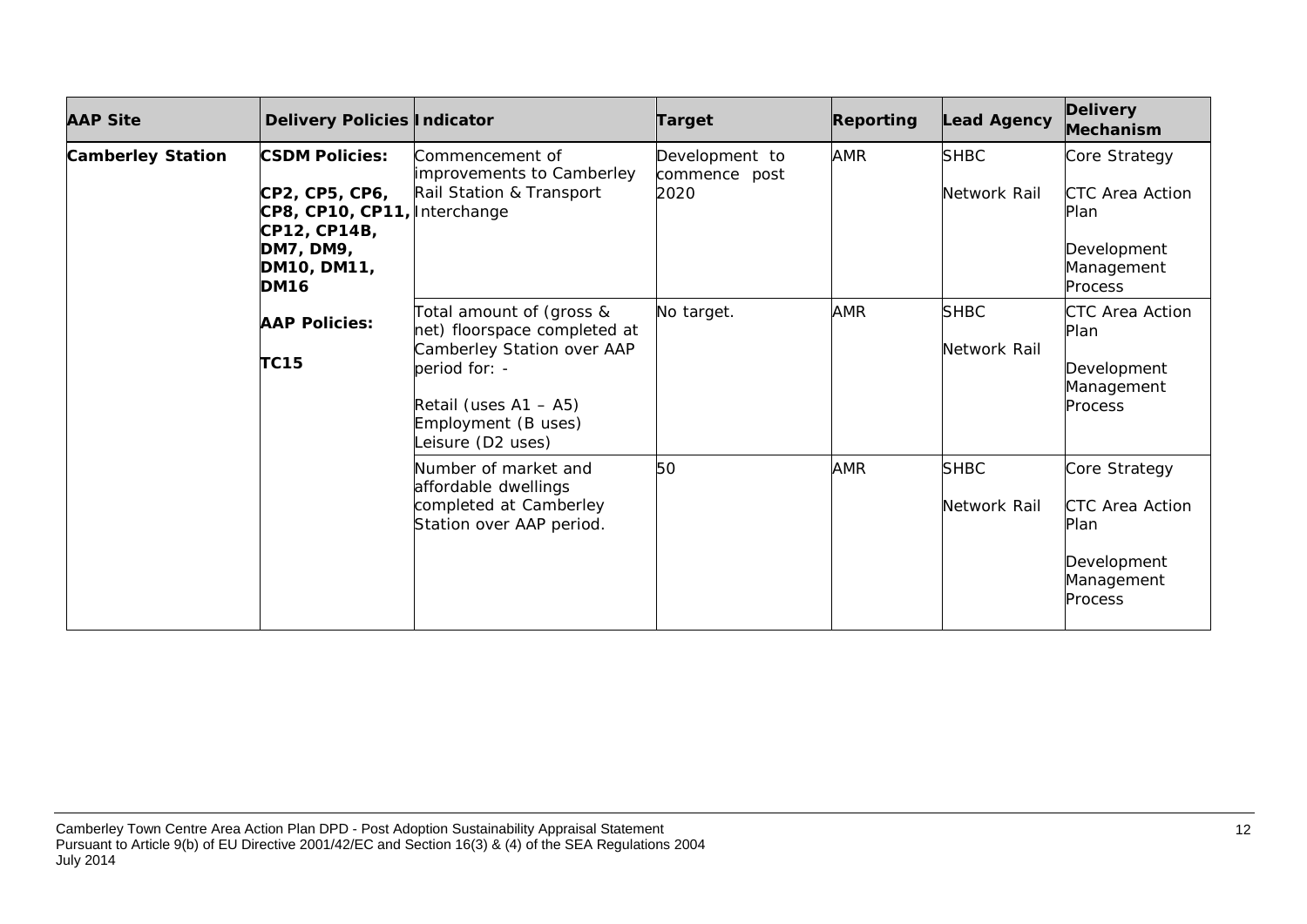| Land at Park Lane | <b>CSDM Policies:</b>                                          | Number of market and<br>affordable dwellings                        | 100 | <b>AMR</b> | <b>SHBC</b>  | Core Strategy                               |
|-------------------|----------------------------------------------------------------|---------------------------------------------------------------------|-----|------------|--------------|---------------------------------------------|
|                   | CP2, CP5, CP6,                                                 | completed on Land at Park<br>CP8, CP10, CP11, Lane over AAP period. |     |            | Network Rail | <b>CTC Area Action</b><br>Plan              |
|                   | CP12, CP14B,<br><b>DM7, DM9,</b><br>DM10, DM11,<br><b>DM16</b> |                                                                     |     |            |              | Development<br>Management<br><b>Process</b> |
|                   | <b>AAP Policies:</b>                                           |                                                                     |     |            |              |                                             |
|                   | <b>TC16</b>                                                    |                                                                     |     |            |              |                                             |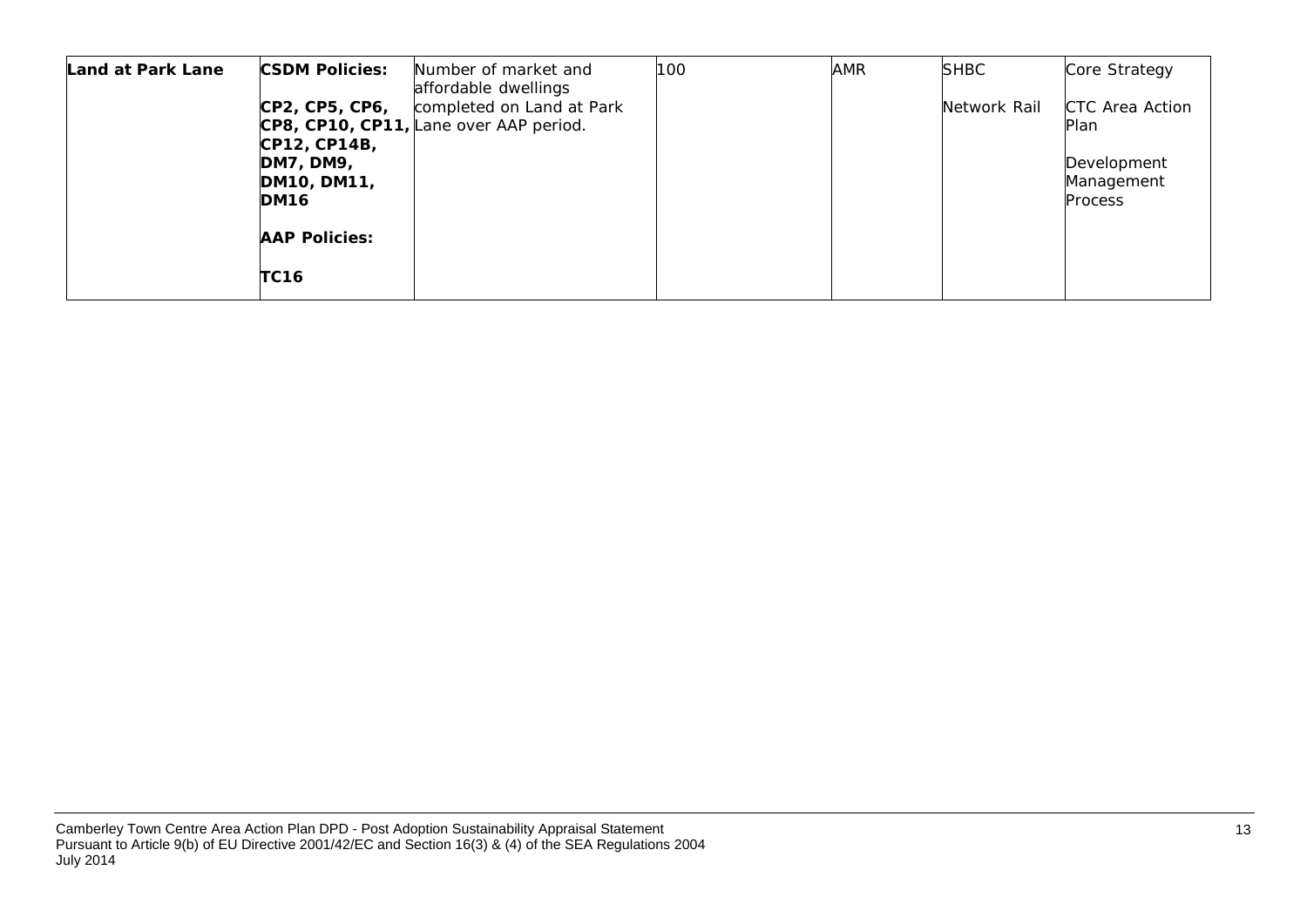| <b>AAP Site</b>            | Delivery Policies Indicator                                                                                                                          |                                                                                                                                                            | <b>Target</b>                                                                                                                                                        | <b>Reporting</b> | <b>Lead Agency</b> | <b>Delivery</b><br>Mechanism                                                                    |
|----------------------------|------------------------------------------------------------------------------------------------------------------------------------------------------|------------------------------------------------------------------------------------------------------------------------------------------------------------|----------------------------------------------------------------------------------------------------------------------------------------------------------------------|------------------|--------------------|-------------------------------------------------------------------------------------------------|
| Pembroke Broadway<br>North | <b>CSDM Policies:</b><br>CP2, CP5, CP6,<br>CP8, CP10, CP11,<br>CP12, CP14B,<br>DM7, DM9,<br><b>DM10, DM11</b><br><b>AAP Policies:</b><br><b>TC17</b> | Commencement of major<br>redevelopment scheme at<br>Pembroke Broadway North                                                                                | Comprehensive<br>redevelopment of<br>Ashwood House,<br>or a scheme<br>which could<br>include<br>conversion/re-use<br>and<br>refurbishment to<br>commence pre<br>2020 | <b>AMR</b>       | <b>SHBC</b>        | <b>CTC Area Action</b><br>Plan<br>Development<br>Management<br>Process                          |
|                            |                                                                                                                                                      | Total amount of (gross &<br>net) floorspace completed at<br>Pembroke Broadway North<br>for: Retail (uses A1-A5)<br>Employment (B uses)<br>Leisure (D2 use) | No target<br>No target for other<br>uses.                                                                                                                            | <b>AMR</b>       | <b>SHBC</b>        | <b>CTC Area Action</b><br>Plan<br>Development<br>Management<br>Process                          |
|                            |                                                                                                                                                      | Number of market &<br>affordable units completed at<br>Pembroke Broadway North                                                                             | No target.                                                                                                                                                           | <b>AMR</b>       | <b>SHBC</b>        | Core Strategy<br><b>CTC Area Action</b><br>Plan<br>Development<br>Management<br><b>Policies</b> |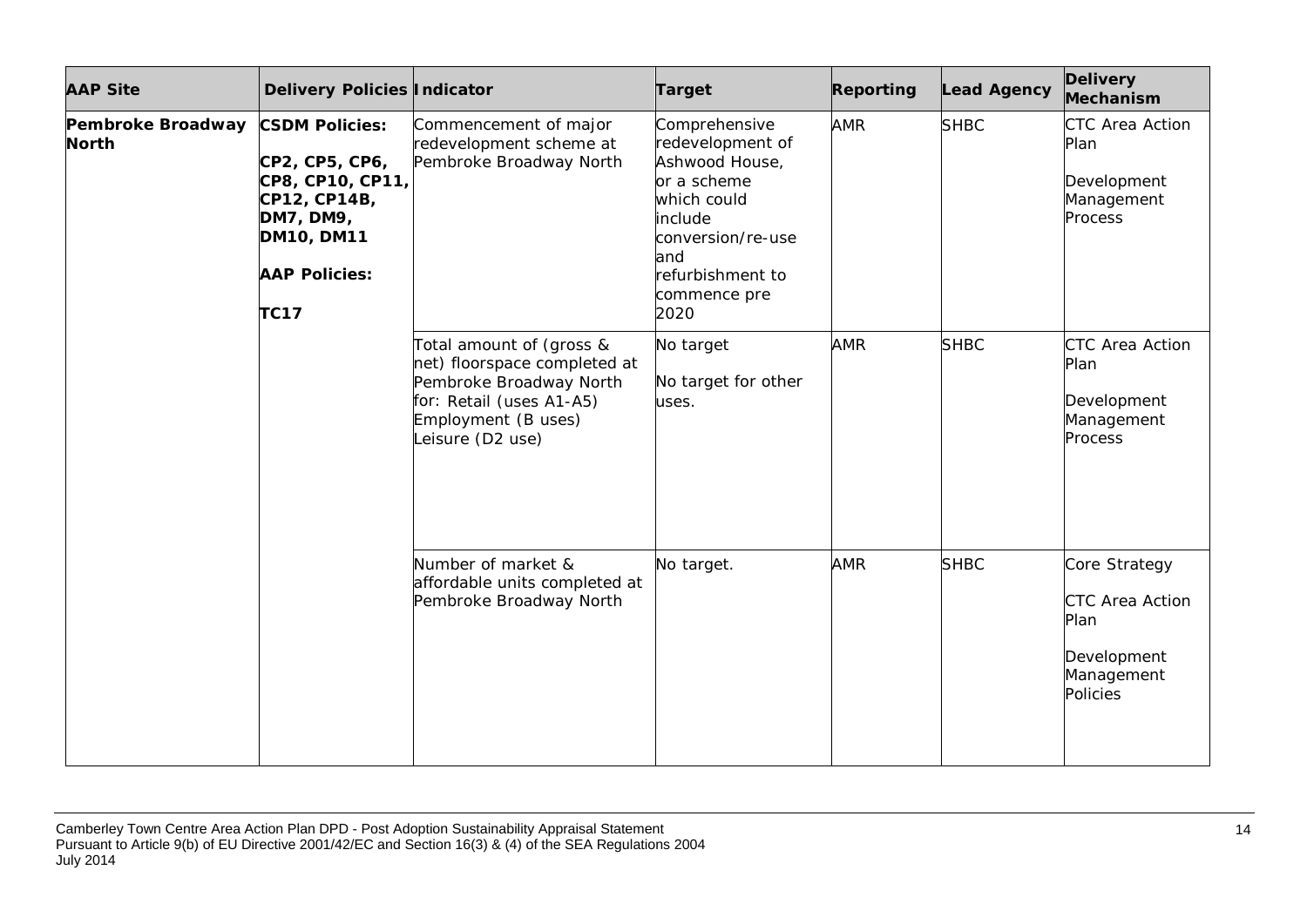| <b>Land East of Knoll</b><br>Road | <b>CSDM Policies:</b>         | Net number of market and<br>affordable dwellings | 80 | <b>AMR</b> | <b>SHBC</b>          | Core Strategy           |
|-----------------------------------|-------------------------------|--------------------------------------------------|----|------------|----------------------|-------------------------|
|                                   | CP2, CP5, CP6,<br>CP10, CP11, | completed at Land East of<br>Knoll Road          |    |            | <b>SCC</b>           | CTC Area Action<br>Plan |
|                                   | CP12, CP13,                   |                                                  |    |            | <b>Surrey Police</b> |                         |
|                                   | CP14B, DM7,                   |                                                  |    |            |                      | Development             |
|                                   | DM9, DM10,                    |                                                  |    |            |                      | Management              |
|                                   | DM11, DM14,<br>DM16, DM17     |                                                  |    |            |                      | <b>Process</b>          |
|                                   | <b>AAP Policies:</b>          |                                                  |    |            |                      |                         |
|                                   | <b>TC18</b>                   |                                                  |    |            |                      |                         |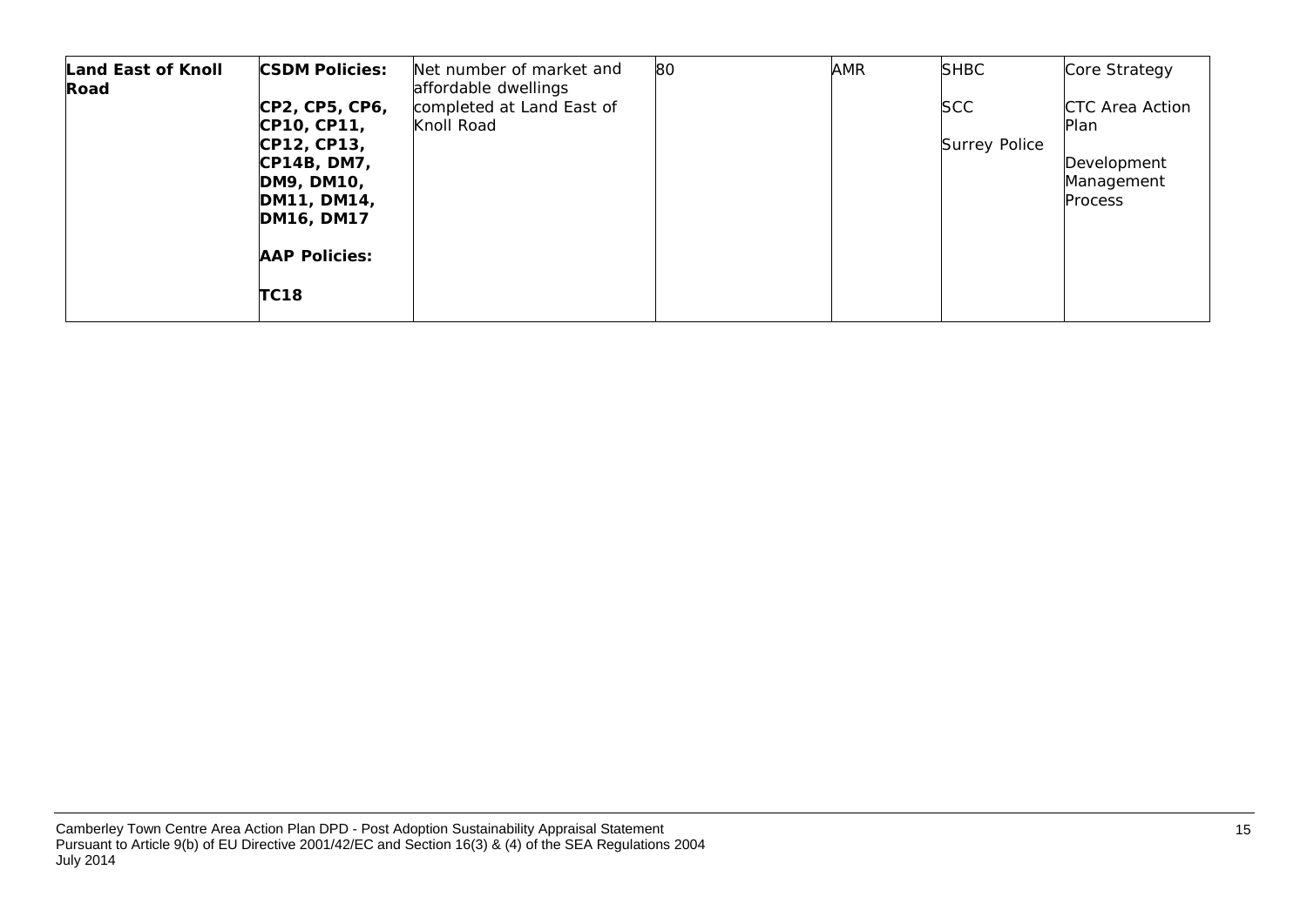| <b>AAP Site</b>          | Delivery Policies Indicator                                                                                  |                                                                                                                                                     | <b>Target</b>                                                                                                               | Reporting  | <b>Lead Agency</b> | <b>Delivery</b><br>Mechanism                                                            |
|--------------------------|--------------------------------------------------------------------------------------------------------------|-----------------------------------------------------------------------------------------------------------------------------------------------------|-----------------------------------------------------------------------------------------------------------------------------|------------|--------------------|-----------------------------------------------------------------------------------------|
|                          |                                                                                                              | Total Leisure and/<br>or community/cultural<br>floorspace completed at Land<br>East of Knoll Road:<br>(i)<br>In AMR year<br>(ii)<br>Over AAP period | Achieve no net loss<br>of community,<br>cultural or leisure<br>floorspace at Land<br>East of Knoll Road<br>over AAP period. | <b>AMR</b> | <b>SHBC</b>        | Core Strategy<br><b>CTC Area Action</b><br>Plan<br>Development<br>Management<br>Process |
|                          |                                                                                                              | Amount of new open space<br>created or existing open space extension and<br>enhanced (ha) over<br>AAP period.                                       | Aim to achieve<br>enhancement of<br>Camberley Park by<br>end of AAP period.                                                 | <b>AMR</b> | <b>SHBC</b>        | CTC Area Action<br>Plan<br>Development<br>Management<br>Process                         |
| <b>Magistrates Court</b> | <b>CSDM Policies:</b><br>CP2, CP5, CP6,<br>CP8, CP10, CP11,<br>CP12, CP14B,<br>DM7, DM9, DM10,<br>DM11, DM16 | Commencement of<br>development at Magistrates<br>Court                                                                                              | Commencement of<br>development by<br>2016                                                                                   | <b>AMR</b> | <b>SHBC</b>        | Core Strategy<br>CTC Area Action<br>Plan<br>Development<br>Management<br>Process        |
|                          | <b>AAP Policies:</b><br><b>TC19</b>                                                                          | Total number of market<br>and affordable dwellings<br>completed at Magistrates<br>Court.                                                            | 13                                                                                                                          | <b>AMR</b> | <b>SHBC</b>        | Core Strategy<br>CTC Area Action<br>Plan                                                |
|                          |                                                                                                              | Total floorspace (gross & net)<br>completed for other uses at<br>Magistrates Court.                                                                 | No target                                                                                                                   | <b>AMR</b> | <b>SHBC</b>        | CTC Area Action<br>Plan<br>Development<br>Management<br>Process                         |